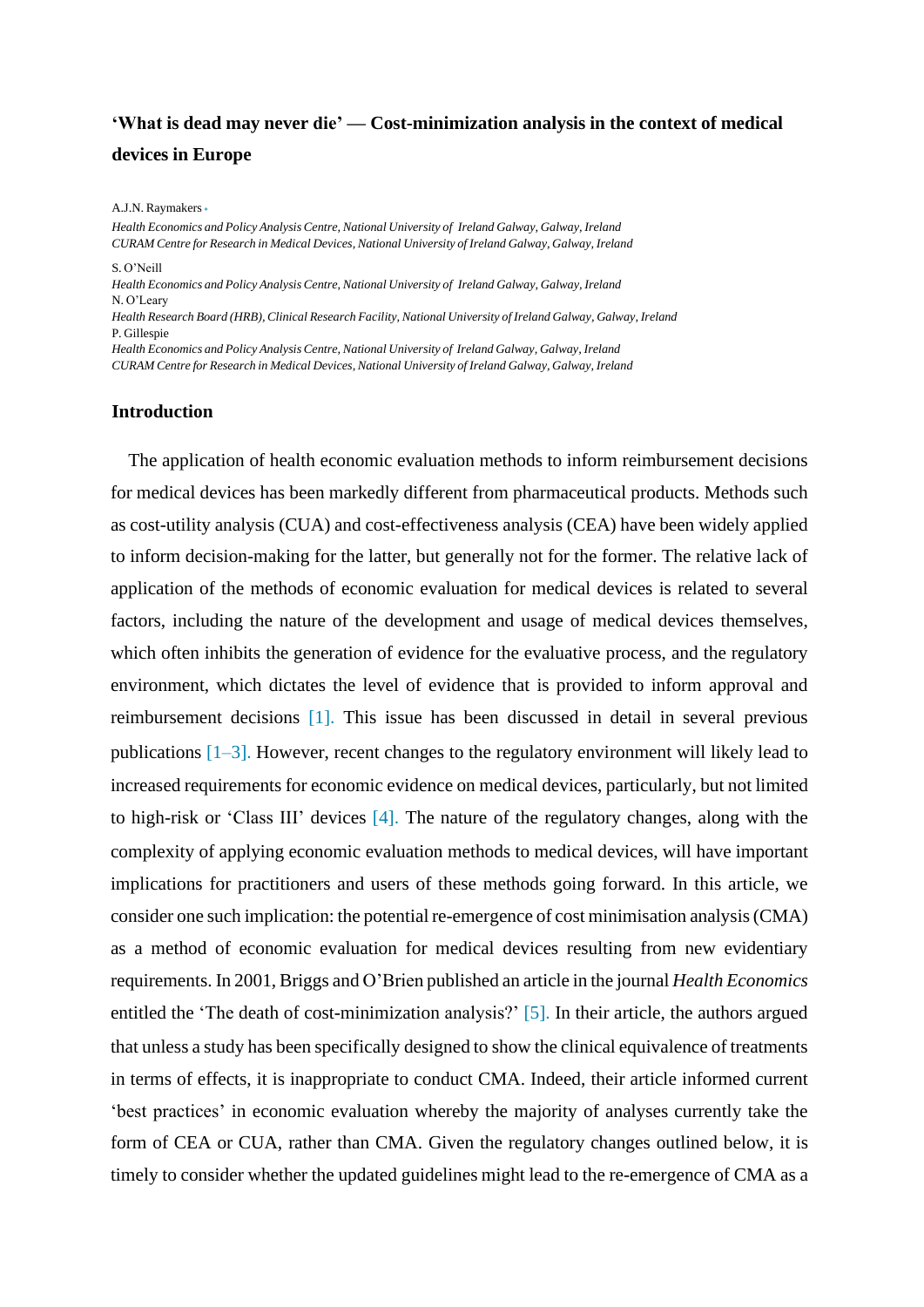method to inform reimbursement decisions for medical devices and the inappropriate use of this method in this context if clinical equivalence is not considered.

# **The regulatory environment for medical devices and the implications for health economic evaluation**

The regulatory framework for the approval of medical devices in the European Union (EU) has recently been revised and is

currently in a transition phase prior to new regulations being fully implemented by 2020 [4]. As a component of the changes, all devices currently in use may face a need to be re-approved, without current devices necessarily being given any special status. While the details of this aspect of the change in policy are yet to be confirmed, what is clear is that the requirements for device approval will become more stringent. Two significant implications for medical device reimbursement decisions may result; first, currently used medical devices may need to be reapproved and, as such, may require evidence for re-approval, presumably incorporating some form of economic evaluation. Second, the incoming process for device approval will likely require greater standards of clinical evidence than the previous process where approval of a device could be based entirely on technical and biological equivalence to predicate devices. The consequence of this change in policy will be an increased requirement on manufacturers to conduct clinical investigations for device approval, while at the same time reimbursement agencies are increasingly requiring economic evidence to inform decisions [6].

The generation of clinical and economic evidence for the approval of health technologies involves the comparison of the new technology to the existing standard of care. Typically, to generate clinical evidence for the superiority of a new health intervention, a randomized controlled trial (RCT) is conducted to determine the efficacy of the intervention in comparison to another intervention or placebo; this data is often a primary data source for an economic evaluation. Economic evaluation typically involves conducting an incremental analysis, calculating point estimates for the incremental costs and effects of the alternatives, and quantifying the uncertainty around those point estimates [7]. If the new health intervention is more costly and more effective than the alternative, then an incremental cost-effectiveness ratio (ICER) is calculated and compared to a country- (or region-) specific cost-effectiveness threshold value [7]. Most reimbursement agencies prefer that economic evaluations take the form of a CUA, whereby health benefit is quantified using the quality-adjusted life-year (QALY), an outcome measure that simultaneously incorporates both quality and quantity of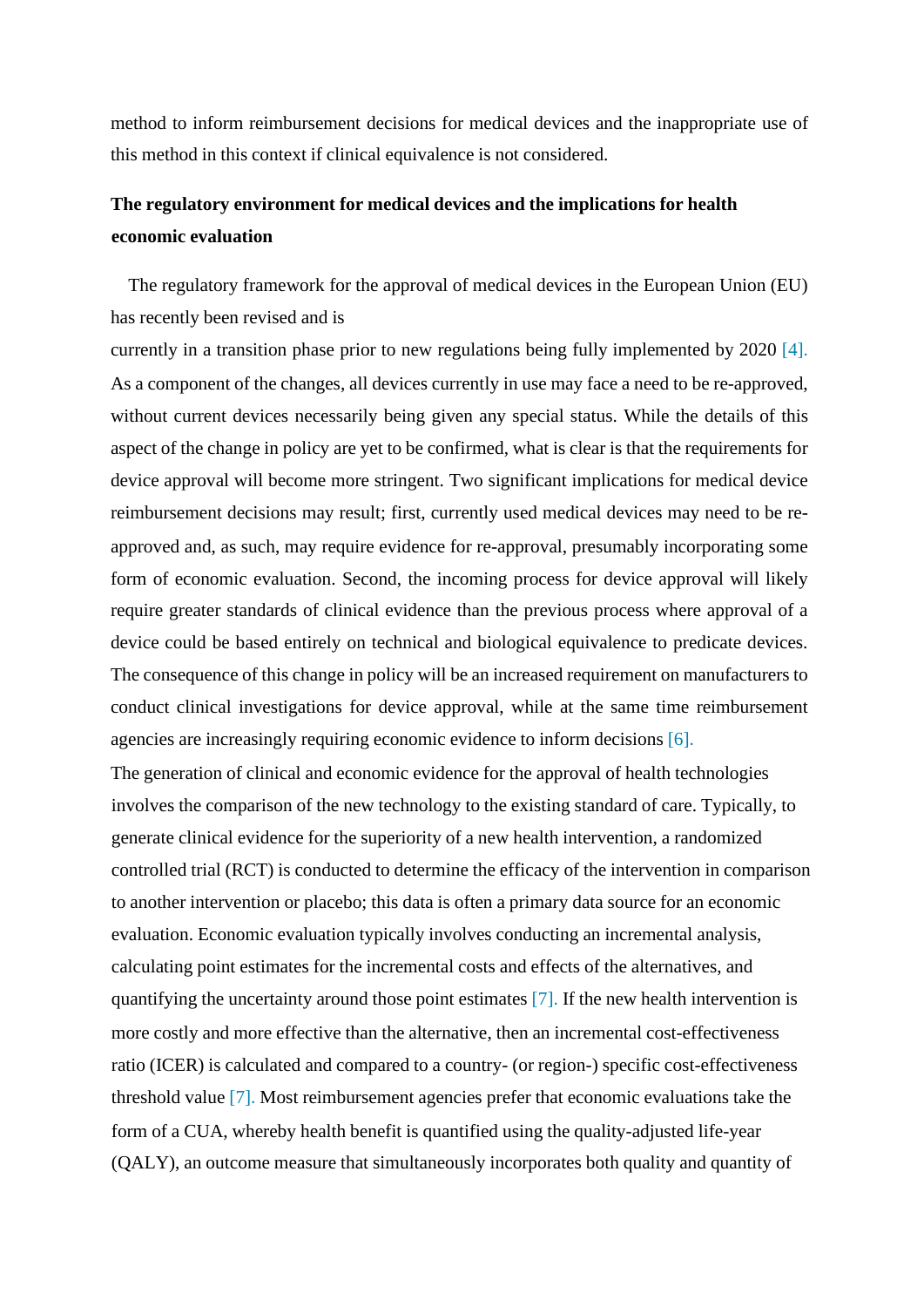life, and is comparable across disease areas. For certain interventions, CEA may also be used, but this typically requires explicit justification, as benefits are measured in terms of natural units and are often limited to a specific disease. The central feature of both CUA and CEA is to estimate the joint distribution of costs and effects, and the uncertainty around those estimates, of an intervention relative to the standard of care. It is this feature that clearly distinguishes CEA and CUA from CMA as a means of economic evaluation.

A key issue that arises in the case of medical devices, in contrast to pharmaceuticals, is that medical device development is often iterative in nature, with small changes to the structure and materials of a device leading to incremental changes in its safety profile, ease of use, and performance. In this context, the superiority RCT might not be the principal method used to generate evidence for new devices or new iterations of existing devices [8]. This evidence, instead, may come from trials that only aim to show non-inferiority or the clinical equivalence of a device relative to the standard of care [9]. It is in this specific context that the case may reemerge for CMA. In CMA, the effectiveness of the alternative strategies is deemed to be 'equivalent', often without consideration of the uncertainty surrounding this equivalence, and the cost-effectiveness of an intervention is determined solely if the new alternative is costsaving. A key point raised by Briggs and O'Brien [5] , and further developed by Dakin and Wordsworth  $[10]$ , becomes relevant here; that is, unless a study is specifically designed to have a pre-specified acceptable equivalence or non-inferiority margin  $[11]$  and sufficient sample size to ensure adequate power to determine non-inferiority, then CMA is an inappropriate approach and may bias reimbursement decisions. We direct the interested reader to these publications for further details on the limitations of CMA, and how its use might lead to poor health services decisions [5,10].

Under the updated EU regulations for medical devices, an important theme is the need for new devices to show, at minimum, 'equivalence' to the existing standard of care [4]. The regulations state, "*A clinical evaluation may be based on clinical data relating to a device for which equivalence to the device in question can be demonstrated* " and that under this claim of equivalence the technical, biological, and clinical characteristics of the device shall "*be similar to the extent that there would be no clinically significant difference in the safety and clinical performance of the device"*. The guidelines further state that, "*Considerations of equivalence shall be*

*based on proper scientific justification."*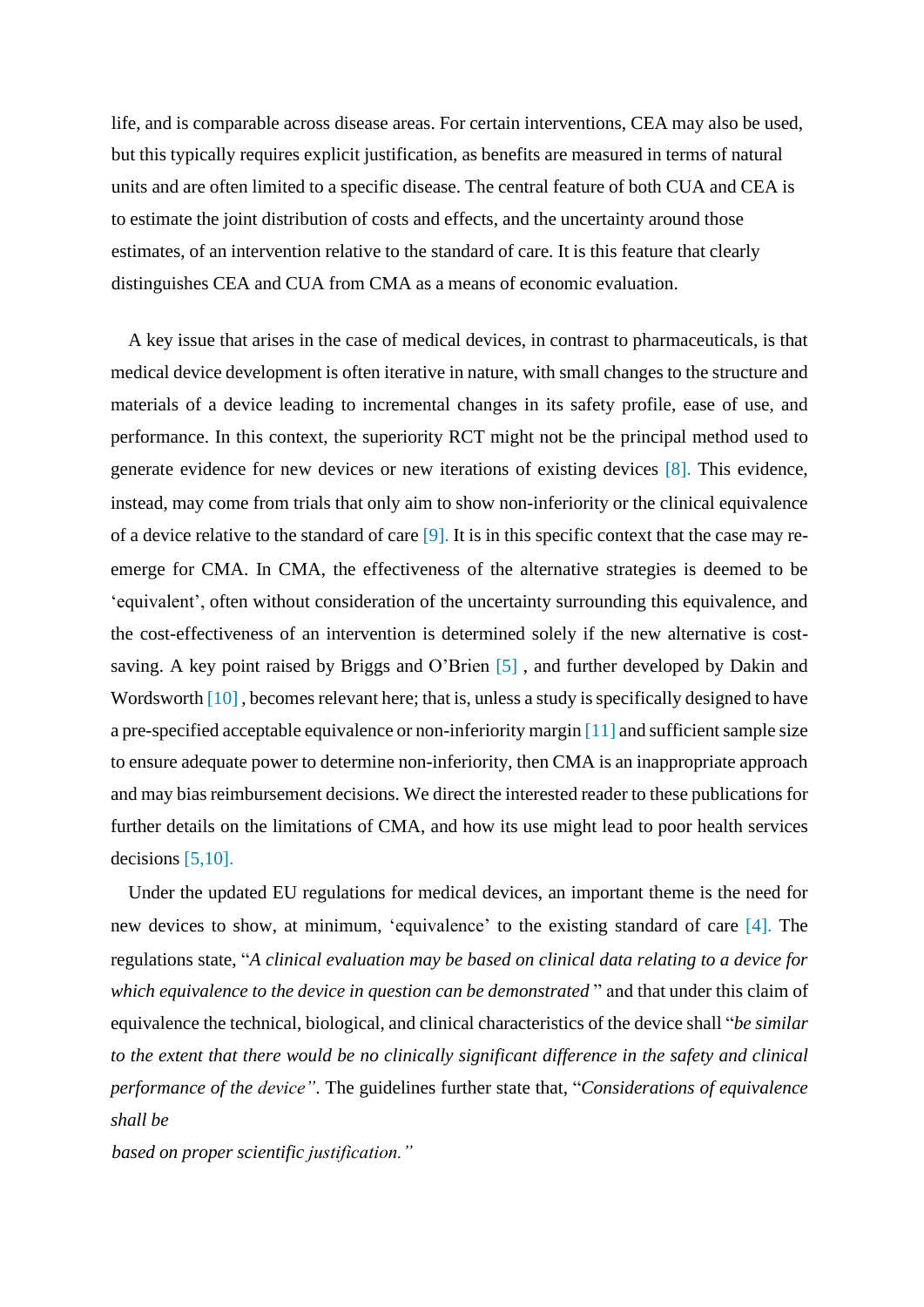If the standard for efficacy data for medical devices becomes that of clinical equivalence, then CMA could conceivably re-emerge as a method of economic evaluation. Certainly, given the nuances that exist for evidence generation in the context of medical devices [1], it seems logical that the requirement for clinical evidence for approval and reimbursement might shift away from the superiority RCT design, and toward 'non-inferiority' or 'equivalence' RCTs. Should this happen, it will pose important challenges for reimbursement agencies charged with generating and interpreting economic evidence for decisions regarding medical devices. If the nature of the data provided for a medical device is of insufficient quality to demonstrate clinical equivalence, but is viewed as 'equivalent' in terms of some other technical, biological, or clinical characteristics, then the application of CMA will be inappropriate and can lead to suboptimal reimbursement decisions.

This leaves reimbursement agencies with two practical problems. First, the guidelines for economic evaluation in most jurisdictions recommend the use of CUA (or CEA), which is often reliant on data from superiority RCTs. In the case of medical devices, however, this approach to economic evaluation might not be directly applicable, and may need to be adapted. Second, if CMA does re-emerge, agencies should be critical of this approach and ensure that the evidence underpinning such analyses adequately addressesthe question of clinical equivalence, in terms of acceptable, pre-specified non-inferiority or equivalence margins and sufficient sample sizes to power the study. What is clear is that reimbursement agencies should consider carefully the consequences stemming from the new regulations in terms of the re-emergence of CMA and its usage leading to potentially incorrect decision-making.

## **Concluding comment**

We suspect that an unintended consequence of the new regulatory environment for medical devices in Europe may be the re-emergence of CMA to provide economic evidence for reimbursement decisions. While this may appear to be an attractive option for medical devices manufacturers given new evidentiary requirements, we assert that decision-makers should carefully consider the limitations of this method. However, we simultaneously acknowledge the pragmatic reality of evidence generation in the case of medical device technologies and the pressures this reality places on manufacturers and reimbursement agencies. We therefore argue that a discussion needs to begin involving EU regulatory and reimbursement agencies,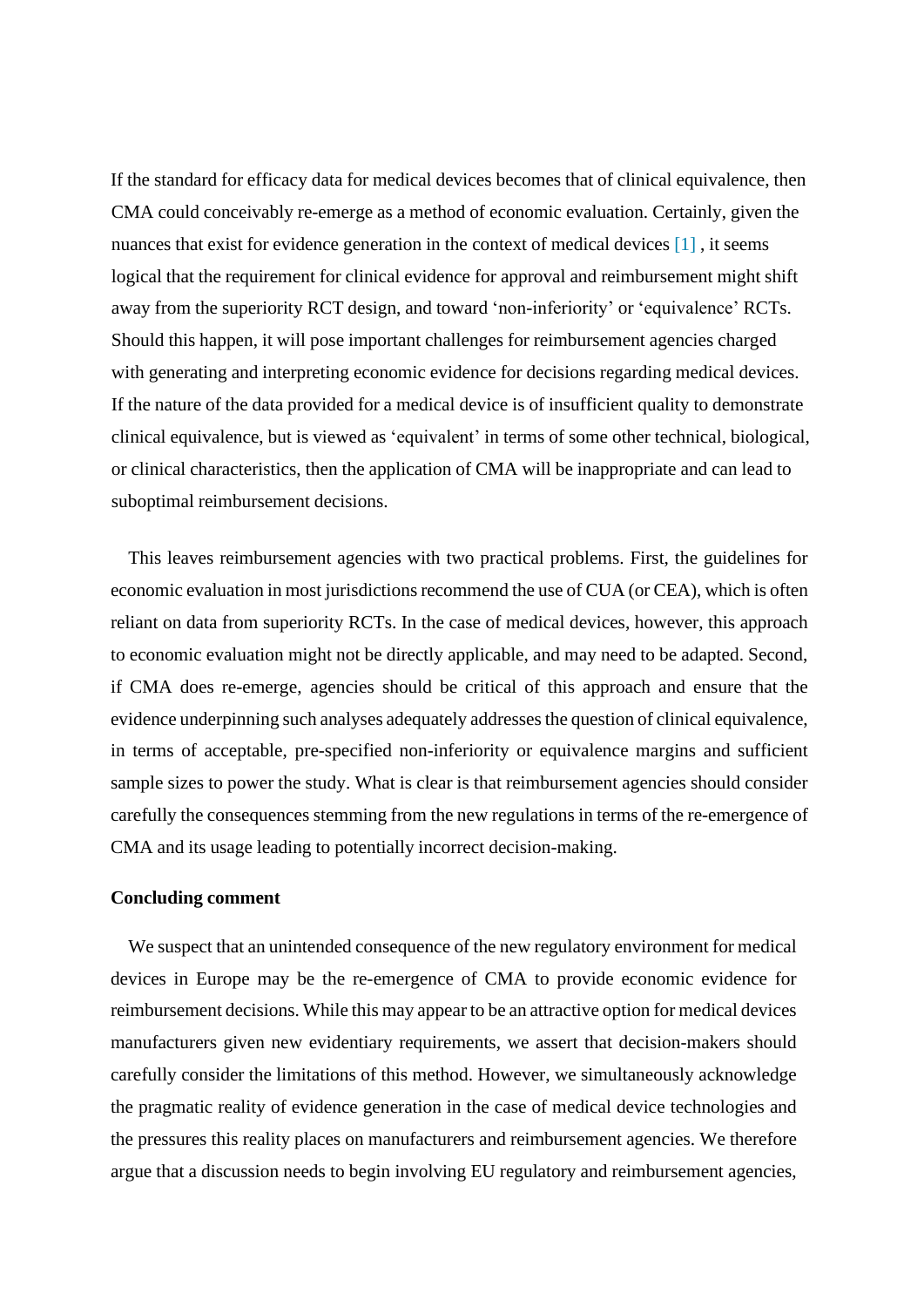medical device manufacturers, patient groups, and analysts conducting economic evaluations on the nature of economic evidence generation in the context of medical devices. Indeed, with this article, we hope to provide an impetus for such a discussion to ensure agencies charged with making reimbursement decisions have the best possible evidence, and not simply the most convenient, with which to make those decisions.

## **Funding**

Support for this work was provided by Science Foundation Ireland and the European Regional Development Fund (grant number 13/RC/2073). The funders played no part in the conceptualization, manuscript preparation, nor publication decisions.

#### **References**

- $_{[1]}$  [Tarricone](http://refhub.elsevier.com/S2211-8837(18)30060-1/sbref0001) [R](http://refhub.elsevier.com/S2211-8837(18)30060-1/sbref0001)[,](http://refhub.elsevier.com/S2211-8837(18)30060-1/sbref0001) [Torbica](http://refhub.elsevier.com/S2211-8837(18)30060-1/sbref0001) [A](http://refhub.elsevier.com/S2211-8837(18)30060-1/sbref0001), [Drummond](http://refhub.elsevier.com/S2211-8837(18)30060-1/sbref0001) [M](http://refhub.elsevier.com/S2211-8837(18)30060-1/sbref0001)[.](http://refhub.elsevier.com/S2211-8837(18)30060-1/sbref0001) [Challenges](http://refhub.elsevier.com/S2211-8837(18)30060-1/sbref0001) [in](http://refhub.elsevier.com/S2211-8837(18)30060-1/sbref0001) [the](http://refhub.elsevier.com/S2211-8837(18)30060-1/sbref0001) [assessment](http://refhub.elsevier.com/S2211-8837(18)30060-1/sbref0001) [of](http://refhub.elsevier.com/S2211-8837(18)30060-1/sbref0001) [medical](http://refhub.elsevier.com/S2211-8837(18)30060-1/sbref0001) [devices:](http://refhub.elsevier.com/S2211-8837(18)30060-1/sbref0001) [the](http://refhub.elsevier.com/S2211-8837(18)30060-1/sbref0001) [MedtecHTA](http://refhub.elsevier.com/S2211-8837(18)30060-1/sbref0001) [project.](http://refhub.elsevier.com/S2211-8837(18)30060-1/sbref0001) [Health](http://refhub.elsevier.com/S2211-8837(18)30060-1/sbref0001) [Econ](http://refhub.elsevier.com/S2211-8837(18)30060-1/sbref0001) [2017;26\(February\):5–12](http://refhub.elsevier.com/S2211-8837(18)30060-1/sbref0001) [.](http://refhub.elsevier.com/S2211-8837(18)30060-1/sbref0001)
- [2] Drummond M, Tarricone R, Torbica A. Economic evaluation of medical devices. Oxford Research Encyclopedia of Economics and Finance; 2018. Inte[rnet\[cited](http://economics.oxfordre.com/view/10.1093/acrefore/9780190625979.001.0001/acrefore-9780190625979-e-105) [2018](http://economics.oxfordre.com/view/10.1093/acrefore/9780190625979.001.0001/acrefore-9780190625979-e-105) [June](http://economics.oxfordre.com/view/10.1093/acrefore/9780190625979.001.0001/acrefore-9780190625979-e-105) [7\];](http://economics.oxfordre.com/view/10.1093/acrefore/9780190625979.001.0001/acrefore-9780190625979-e-105) [Available](http://economics.oxfordre.com/view/10.1093/acrefore/9780190625979.001.0001/acrefore-9780190625979-e-105) [from:](http://economics.oxfordre.com/view/10.1093/acrefore/9780190625979.001.0001/acrefore-9780190625979-e-105) [http://economics.oxfordre.com/view/](http://economics.oxfordre.com/view/10.1093/acrefore/9780190625979.001.0001/acrefore-9780190625979-e-105) [10.1093/acrefore/9780190625979.0](http://economics.oxfordre.com/view/10.1093/acrefore/9780190625979.001.0001/acrefore-9780190625979-e-105) [01.0](http://economics.oxfordre.com/view/10.1093/acrefore/9780190625979.001.0001/acrefore-9780190625979-e-105) [0](http://economics.oxfordre.com/view/10.1093/acrefore/9780190625979.001.0001/acrefore-9780190625979-e-105) [01/acrefore-9780190625979-](http://economics.oxfordre.com/view/10.1093/acrefore/9780190625979.001.0001/acrefore-9780190625979-e-105) [e-](http://economics.oxfordre.com/view/10.1093/acrefore/9780190625979.001.0001/acrefore-9780190625979-e-105) [105](http://economics.oxfordre.com/view/10.1093/acrefore/9780190625979.001.0001/acrefore-9780190625979-e-105)[.](http://economics.oxfordre.com/view/10.1093/acrefore/9780190625979.001.0001/acrefore-9780190625979-e-105)
- $_{[3]}$  [Kirisits](http://refhub.elsevier.com/S2211-8837(18)30060-1/sbref0003) [A](http://refhub.elsevier.com/S2211-8837(18)30060-1/sbref0003)[,](http://refhub.elsevier.com/S2211-8837(18)30060-1/sbref0003) [Redekop](http://refhub.elsevier.com/S2211-8837(18)30060-1/sbref0003) [WK](http://refhub.elsevier.com/S2211-8837(18)30060-1/sbref0003)[.](http://refhub.elsevier.com/S2211-8837(18)30060-1/sbref0003) [The](http://refhub.elsevier.com/S2211-8837(18)30060-1/sbref0003) [economic](http://refhub.elsevier.com/S2211-8837(18)30060-1/sbref0003) [evaluation](http://refhub.elsevier.com/S2211-8837(18)30060-1/sbref0003) [of](http://refhub.elsevier.com/S2211-8837(18)30060-1/sbref0003) [medical](http://refhub.elsevier.com/S2211-8837(18)30060-1/sbref0003) [devices:](http://refhub.elsevier.com/S2211-8837(18)30060-1/sbref0003) [chal-](http://refhub.elsevier.com/S2211-8837(18)30060-1/sbref0003) [lenges](http://refhub.elsevier.com/S2211-8837(18)30060-1/sbref0003) [ahead.](http://refhub.elsevier.com/S2211-8837(18)30060-1/sbref0003) [Appl](http://refhub.elsevier.com/S2211-8837(18)30060-1/sbref0003) [Health](http://refhub.elsevier.com/S2211-8837(18)30060-1/sbref0003) [Econ](http://refhub.elsevier.com/S2211-8837(18)30060-1/sbref0003) [Health](http://refhub.elsevier.com/S2211-8837(18)30060-1/sbref0003) [Policy](http://refhub.elsevier.com/S2211-8837(18)30060-1/sbref0003) [2013;11\(February](http://refhub.elsevier.com/S2211-8837(18)30060-1/sbref0003) [\(1\)\):15–26](http://refhub.elsevier.com/S2211-8837(18)30060-1/sbref0003) [.](http://refhub.elsevier.com/S2211-8837(18)30060-1/sbref0003)
- [4] European Parliament, Council of the European. Regulation (EU) 2017/745 of the European parliament and of the council [Internet]. [cited 2018 February 3]. Available from: [http://eur](http://eur-lex.europa.eu/eli/reg/2017/745/oj)[lex.europa.eu/eli/reg/2017/745/oj](http://eur-lex.europa.eu/eli/reg/2017/745/oj) [.](http://eur-lex.europa.eu/eli/reg/2017/745/oj)
- [5] [Briggs](http://refhub.elsevier.com/S2211-8837(18)30060-1/sbref0004) [AH](http://refhub.elsevier.com/S2211-8837(18)30060-1/sbref0004) [,](http://refhub.elsevier.com/S2211-8837(18)30060-1/sbref0004) [O'Brien](http://refhub.elsevier.com/S2211-8837(18)30060-1/sbref0004) [BJ](http://refhub.elsevier.com/S2211-8837(18)30060-1/sbref0004) [.](http://refhub.elsevier.com/S2211-8837(18)30060-1/sbref0004) [The](http://refhub.elsevier.com/S2211-8837(18)30060-1/sbref0004) [death](http://refhub.elsevier.com/S2211-8837(18)30060-1/sbref0004) [of](http://refhub.elsevier.com/S2211-8837(18)30060-1/sbref0004) [cost-minimization](http://refhub.elsevier.com/S2211-8837(18)30060-1/sbref0004) [analysis?](http://refhub.elsevier.com/S2211-8837(18)30060-1/sbref0004) [Health](http://refhub.elsevier.com/S2211-8837(18)30060-1/sbref0004) [Econ.](http://refhub.elsevier.com/S2211-8837(18)30060-1/sbref0004) [2001;10\(March](http://refhub.elsevier.com/S2211-8837(18)30060-1/sbref0004) [\(2\)\):179–84](http://refhub.elsevier.com/S2211-8837(18)30060-1/sbref0004) [.](http://refhub.elsevier.com/S2211-8837(18)30060-1/sbref0004)
- [6] [Council](http://eur-lex.europa.eu/legal-content/EN/TXT/HTML/?uri=CELEX:31993L0042&from=EN) [Directive](http://eur-lex.europa.eu/legal-content/EN/TXT/HTML/?uri=CELEX:31993L0042&from=EN) [93/42/EEC](http://eur-lex.europa.eu/legal-content/EN/TXT/HTML/?uri=CELEX:31993L0042&from=EN) [\[Internet\].](http://eur-lex.europa.eu/legal-content/EN/TXT/HTML/?uri=CELEX:31993L0042&from=EN) [http://eur-lex.europa.eu/legal-content/](http://eur-lex.europa.eu/legal-content/EN/TXT/HTML/?uri=CELEX:31993L0042&from=EN) [EN/TXT/HTML/?uri=CELEX:31993L0042&from=EN](http://eur-lex.europa.eu/legal-content/EN/TXT/HTML/?uri=CELEX:31993L0042&from=EN) [.](http://eur-lex.europa.eu/legal-content/EN/TXT/HTML/?uri=CELEX:31993L0042&from=EN) [\[cited](http://eur-lex.europa.eu/legal-content/EN/TXT/HTML/?uri=CELEX:31993L0042&from=EN) [2018](http://eur-lex.europa.eu/legal-content/EN/TXT/HTML/?uri=CELEX:31993L0042&from=EN) [Apr](http://eur-lex.europa.eu/legal-content/EN/TXT/HTML/?uri=CELEX:31993L0042&from=EN) [9\].](http://eur-lex.europa.eu/legal-content/EN/TXT/HTML/?uri=CELEX:31993L0042&from=EN) [Avail-](http://eur-lex.europa.eu/legal-content/EN/TXT/HTML/?uri=CELEX:31993L0042&from=EN) [able](http://eur-lex.europa.eu/legal-content/EN/TXT/HTML/?uri=CELEX:31993L0042&from=EN) [from:](http://eur-lex.europa.eu/legal-content/EN/TXT/HTML/?uri=CELEX:31993L0042&from=EN) [http://eur-lex.europa.eu/legal-content/EN/TXT/HTML/?uri=CELEX:](http://eur-lex.europa.eu/legal-content/EN/TXT/HTML/?uri=CELEX:31993L0042&from=EN) [31993L0042&from=EN](http://eur-lex.europa.eu/legal-content/EN/TXT/HTML/?uri=CELEX:31993L0042&from=EN)
- [7] [Drummond](http://refhub.elsevier.com/S2211-8837(18)30060-1/sbref0005) [MF](http://refhub.elsevier.com/S2211-8837(18)30060-1/sbref0005) [,](http://refhub.elsevier.com/S2211-8837(18)30060-1/sbref0005) [Sculpher](http://refhub.elsevier.com/S2211-8837(18)30060-1/sbref0005) [MJ](http://refhub.elsevier.com/S2211-8837(18)30060-1/sbref0005) [,](http://refhub.elsevier.com/S2211-8837(18)30060-1/sbref0005) [Claxton](http://refhub.elsevier.com/S2211-8837(18)30060-1/sbref0005) [K](http://refhub.elsevier.com/S2211-8837(18)30060-1/sbref0005) [,](http://refhub.elsevier.com/S2211-8837(18)30060-1/sbref0005) [Stoddart](http://refhub.elsevier.com/S2211-8837(18)30060-1/sbref0005) [GL](http://refhub.elsevier.com/S2211-8837(18)30060-1/sbref0005) [,](http://refhub.elsevier.com/S2211-8837(18)30060-1/sbref0005) [Torrance](http://refhub.elsevier.com/S2211-8837(18)30060-1/sbref0005) [GW](http://refhub.elsevier.com/S2211-8837(18)30060-1/sbref0005) [.](http://refhub.elsevier.com/S2211-8837(18)30060-1/sbref0005) [Methods](http://refhub.elsevier.com/S2211-8837(18)30060-1/sbref0005) [for](http://refhub.elsevier.com/S2211-8837(18)30060-1/sbref0005) [the](http://refhub.elsevier.com/S2211-8837(18)30060-1/sbref0005) [economic](http://refhub.elsevier.com/S2211-8837(18)30060-1/sbref0005) [evaluation](http://refhub.elsevier.com/S2211-8837(18)30060-1/sbref0005) [of](http://refhub.elsevier.com/S2211-8837(18)30060-1/sbref0005) [health](http://refhub.elsevier.com/S2211-8837(18)30060-1/sbref0005) [care](http://refhub.elsevier.com/S2211-8837(18)30060-1/sbref0005) [programmes.](http://refhub.elsevier.com/S2211-8837(18)30060-1/sbref0005) [Oxford](http://refhub.elsevier.com/S2211-8837(18)30060-1/sbref0005) [University](http://refhub.elsevier.com/S2211-8837(18)30060-1/sbref0005) [Press;](http://refhub.elsevier.com/S2211-8837(18)30060-1/sbref0005) [2015](http://refhub.elsevier.com/S2211-8837(18)30060-1/sbref0005) [.](http://refhub.elsevier.com/S2211-8837(18)30060-1/sbref0005) [461](http://refhub.elsevier.com/S2211-8837(18)30060-1/sbref0005) [p.](http://refhub.elsevier.com/S2211-8837(18)30060-1/sbref0005)
- [8] Neugebauer EAM, Rath A, Antoine S-L, Eikermann M, Seidel D, Koenen C. Specific barriers to the conduct of randomised clinical trials on medical d[evices.](https://www.ncbi.nlm.nih.gov/pmc/articles/PMC5597993/) [Trials](https://www.ncbi.nlm.nih.gov/pmc/articles/PMC5597993/) [\[Internet\]](https://www.ncbi.nlm.nih.gov/pmc/articles/PMC5597993/)